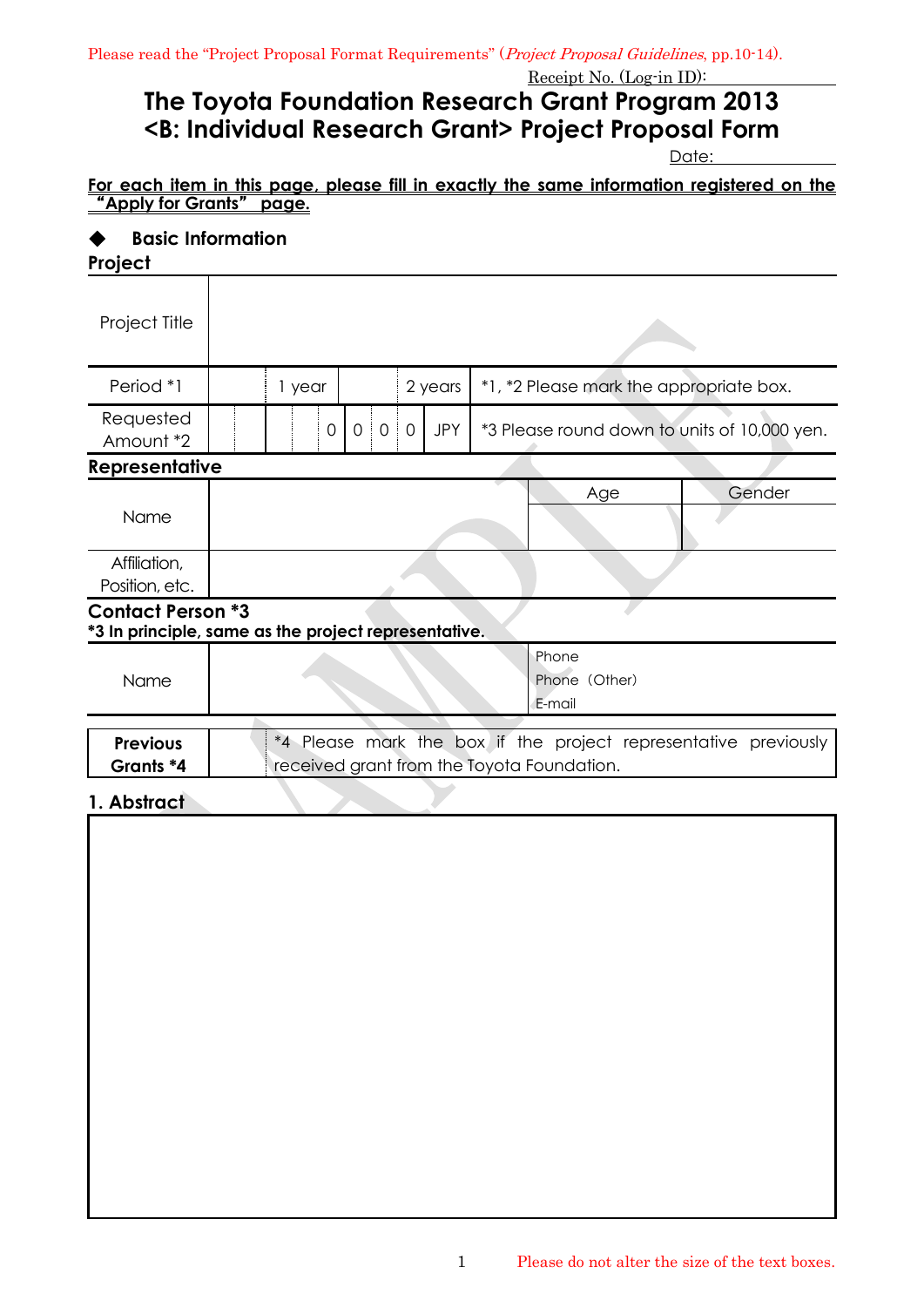Please read the "Project Proposal Format Requirements" (Project Proposal Guidelines, pp.10-14).

Receipt No. (Log-in ID):

## **2. Project Outline**

## **Issues (p.4)**

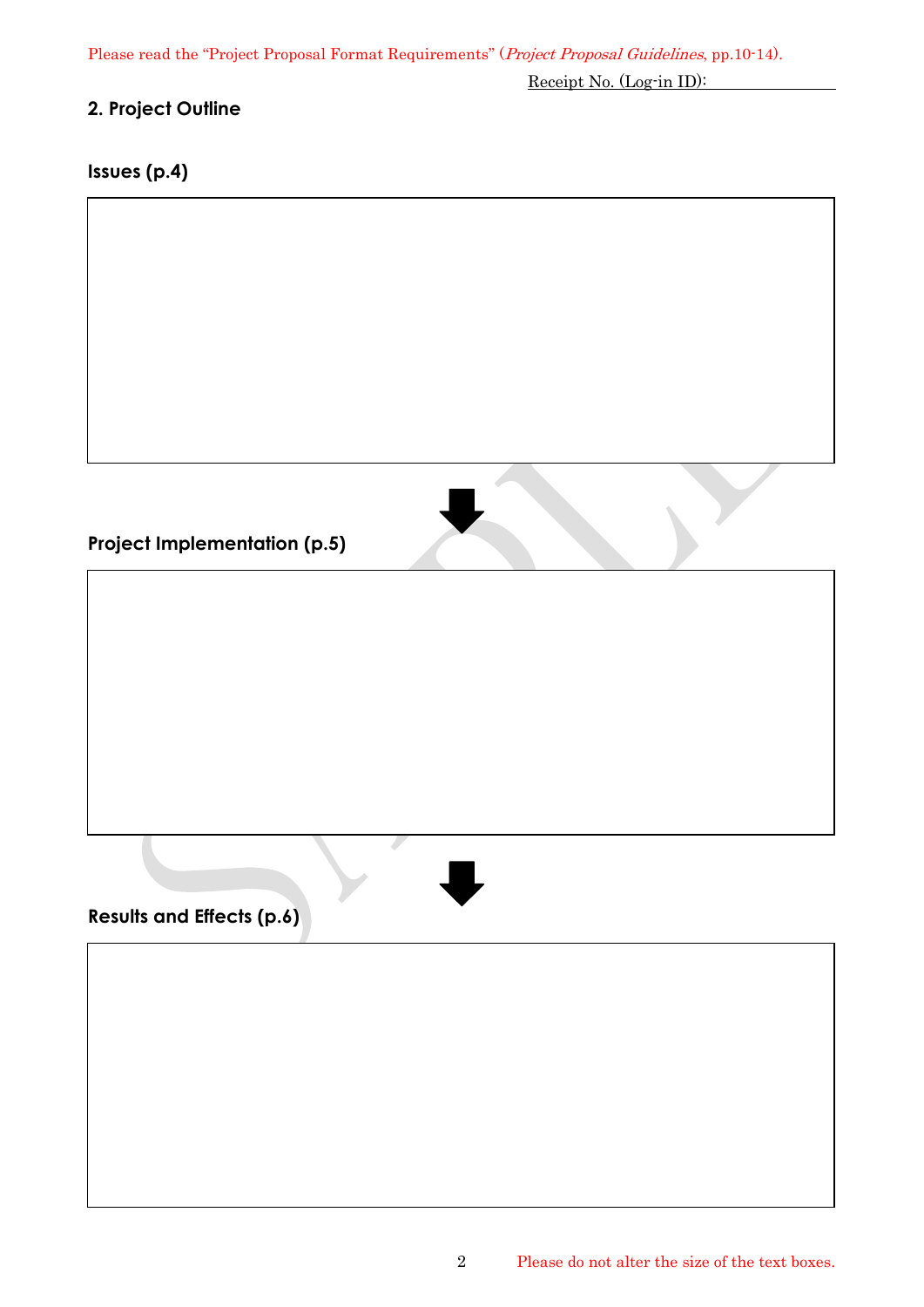#### **3. Career History and Achievements**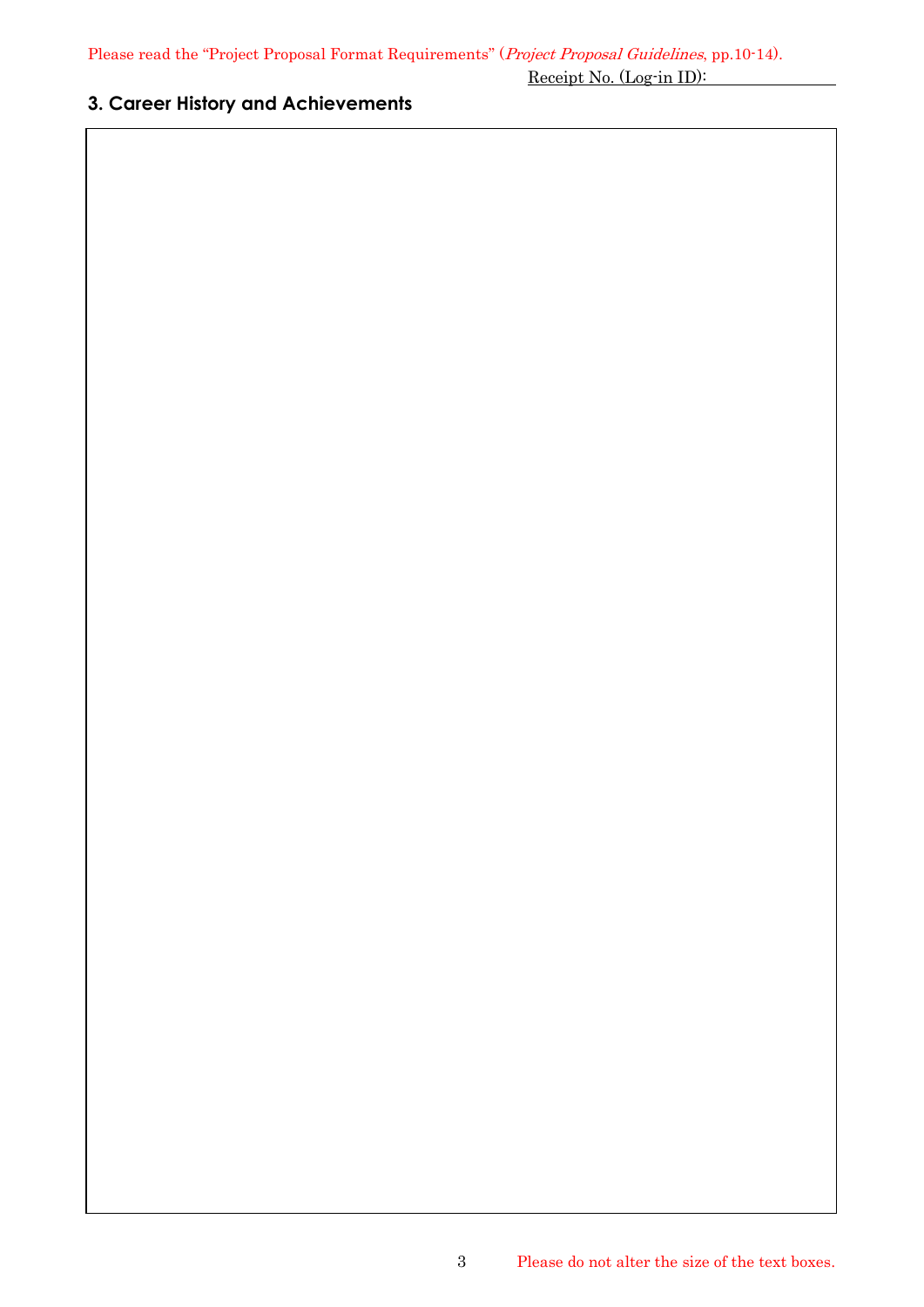#### **4. Issues**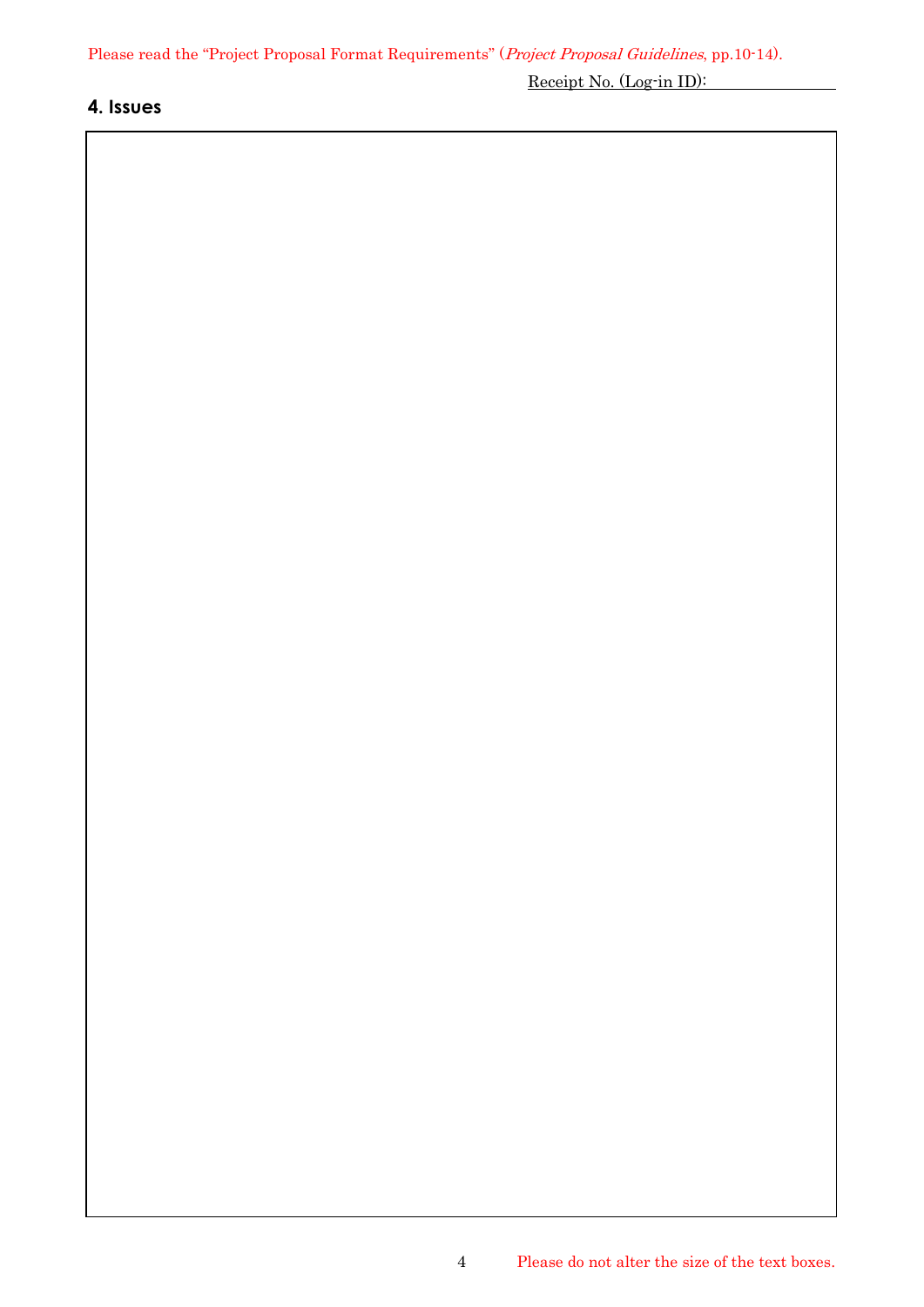## **5. Project Implementation**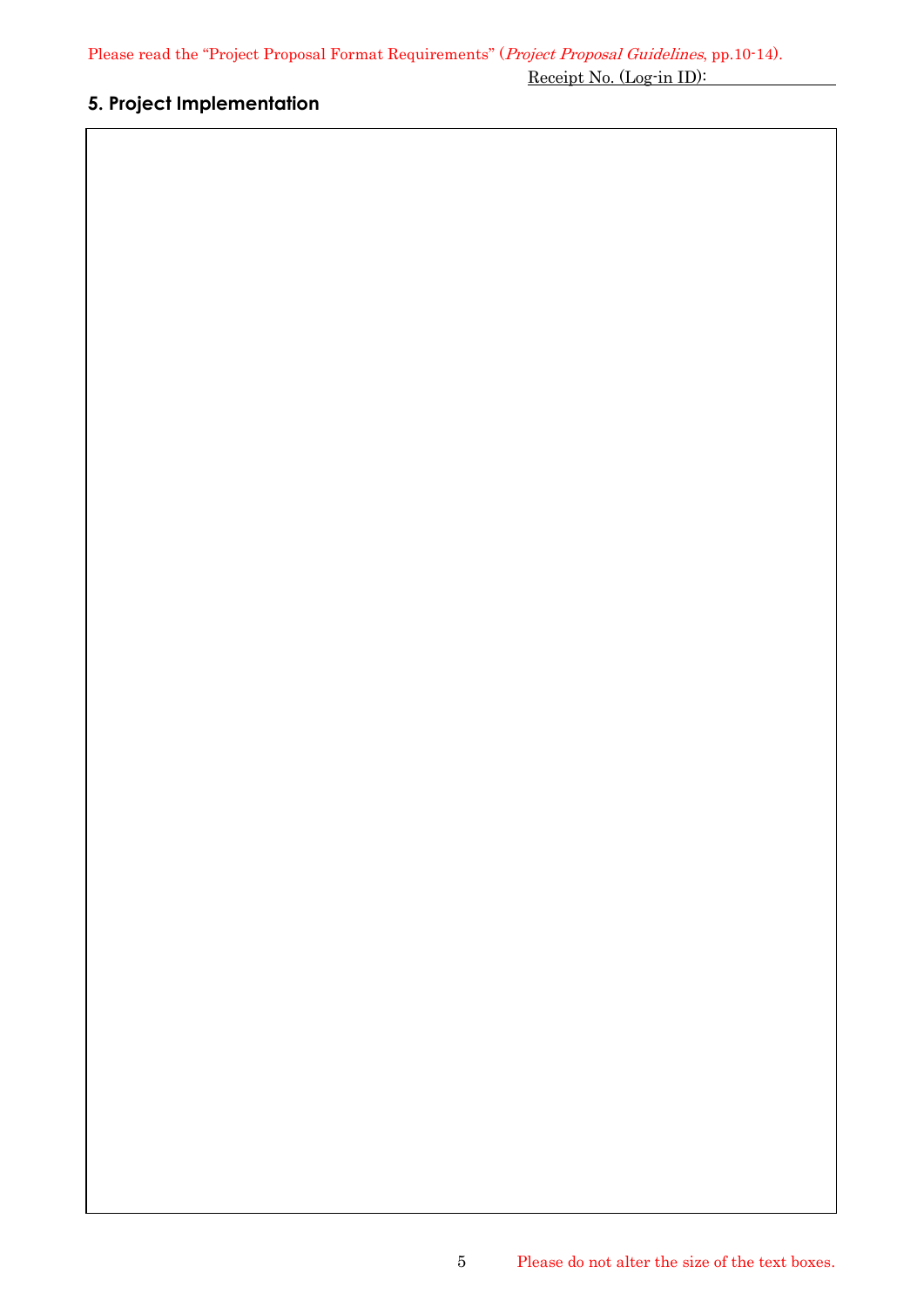## **6. Results and Effects**

Receipt No. (Log-in ID):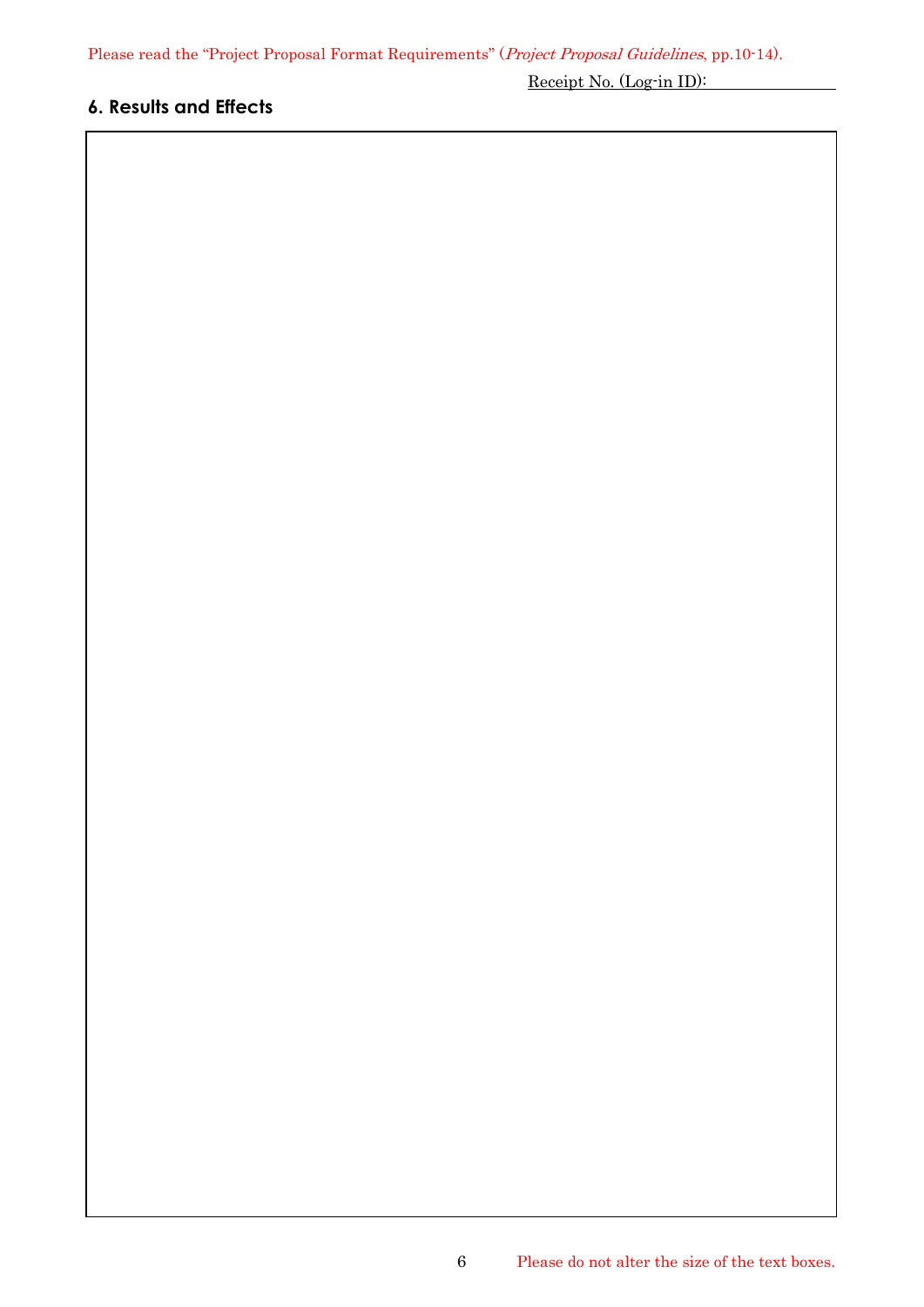## **7. Schedule**

| Yr./Mth.         | Note                                            | Schedule                                                         |
|------------------|-------------------------------------------------|------------------------------------------------------------------|
| 2013/10          |                                                 |                                                                  |
| 11               | Start of Grant Period<br>First Disbursal        |                                                                  |
| 12               |                                                 |                                                                  |
| 2014/1           |                                                 |                                                                  |
| $\overline{2}$   |                                                 |                                                                  |
| $\mathfrak 3$    |                                                 |                                                                  |
| $\overline{4}$   | Second Disbursal                                |                                                                  |
| 5                |                                                 |                                                                  |
| $\epsilon$       |                                                 |                                                                  |
| $\overline{7}$   |                                                 |                                                                  |
| $\,8\,$          |                                                 |                                                                  |
| 9                |                                                 |                                                                  |
| 10               | End of Grant Period<br>(Project Period: 1 yr.)  |                                                                  |
|                  |                                                 | Please fill in the lines below if the project period is 2 years. |
| 2014/11          | $\uparrow$<br><b>Third Disbursal</b>            |                                                                  |
| 12               |                                                 |                                                                  |
| 2015/1           |                                                 |                                                                  |
| $\sqrt{2}$       |                                                 |                                                                  |
| $\overline{3}$   |                                                 |                                                                  |
| $\overline{4}$   | Fourth Disbursal                                |                                                                  |
| $\sqrt{5}$       |                                                 |                                                                  |
| $\boldsymbol{6}$ |                                                 |                                                                  |
| $\overline{7}$   |                                                 |                                                                  |
| $\,8\,$          |                                                 |                                                                  |
| $\mathcal{P}$    |                                                 |                                                                  |
| 10               | End of Grant Period<br>(Project Period: 2 yrs.) |                                                                  |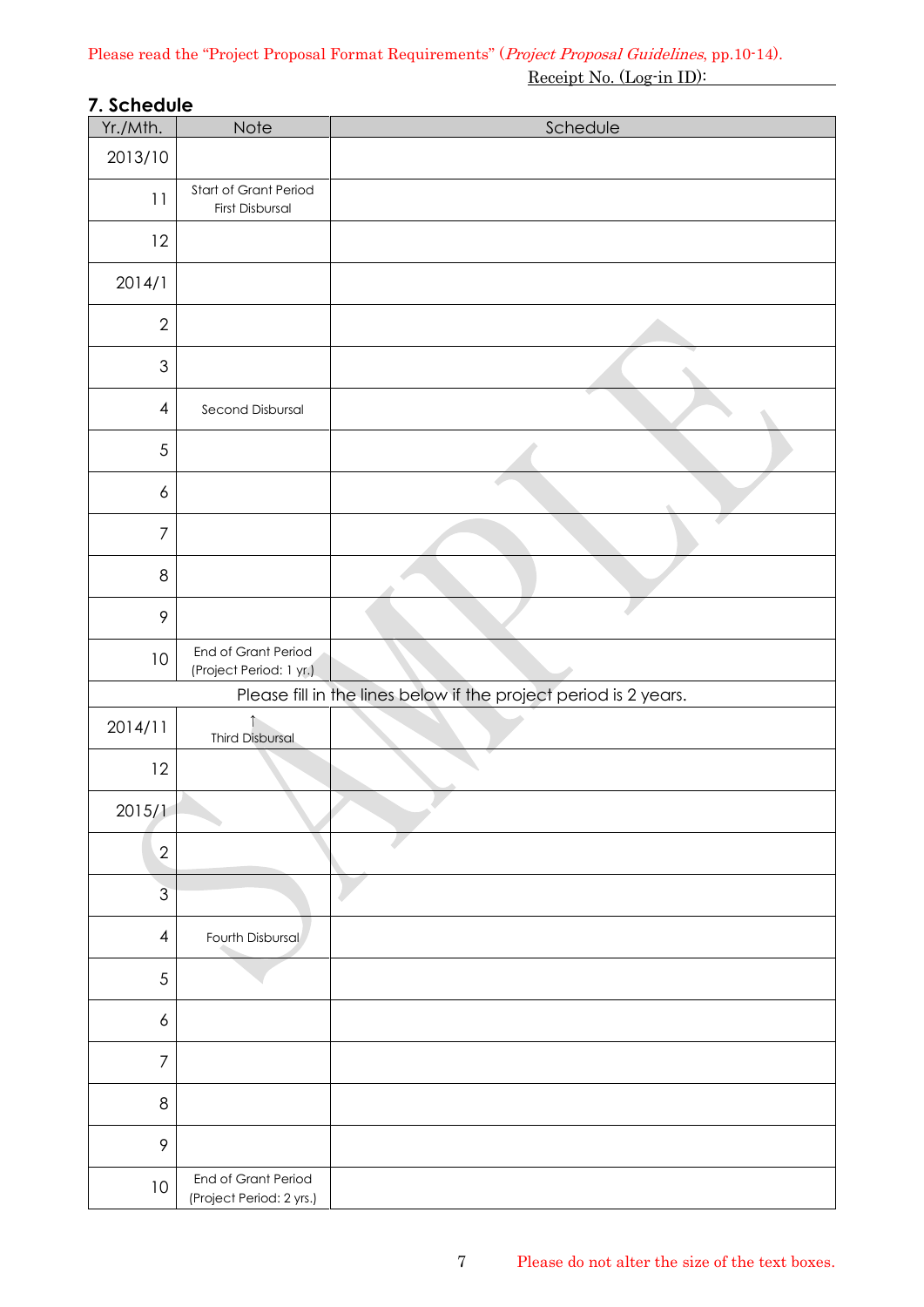## **8. Planned Project Budget**

(1) First Year

|                         |                              |         | Amount       |
|-------------------------|------------------------------|---------|--------------|
| Item                    |                              | Details | (in units of |
|                         |                              |         | 10,000 yen)  |
|                         | Honoraria                    |         |              |
| 1                       |                              |         |              |
| $\overline{2}$          | Fees for                     |         |              |
|                         | Commissioned                 |         |              |
|                         | Work                         |         |              |
|                         |                              |         |              |
| $\mathbf{3}$            | <b>Travel Expenses</b>       |         |              |
|                         |                              |         |              |
| 4                       | Communication                |         |              |
|                         | & Delivery                   |         |              |
|                         |                              |         |              |
| 5                       | Equipment &<br>Machinery     |         |              |
|                         |                              |         |              |
| 6                       | Documents &                  |         |              |
|                         | Copying                      |         |              |
|                         |                              |         |              |
| $\overline{\mathbf{z}}$ | Miscellaneous                |         |              |
|                         | Items                        |         |              |
| 8                       |                              |         |              |
|                         | Printing &<br>Binding        |         |              |
|                         |                              |         |              |
| 9                       | Rental of                    |         |              |
|                         | Property &<br><b>Effects</b> |         |              |
|                         |                              |         |              |
|                         | 10 Other Expenses            |         |              |
|                         |                              |         |              |
|                         |                              |         |              |
|                         | Total                        |         |              |
|                         |                              |         |              |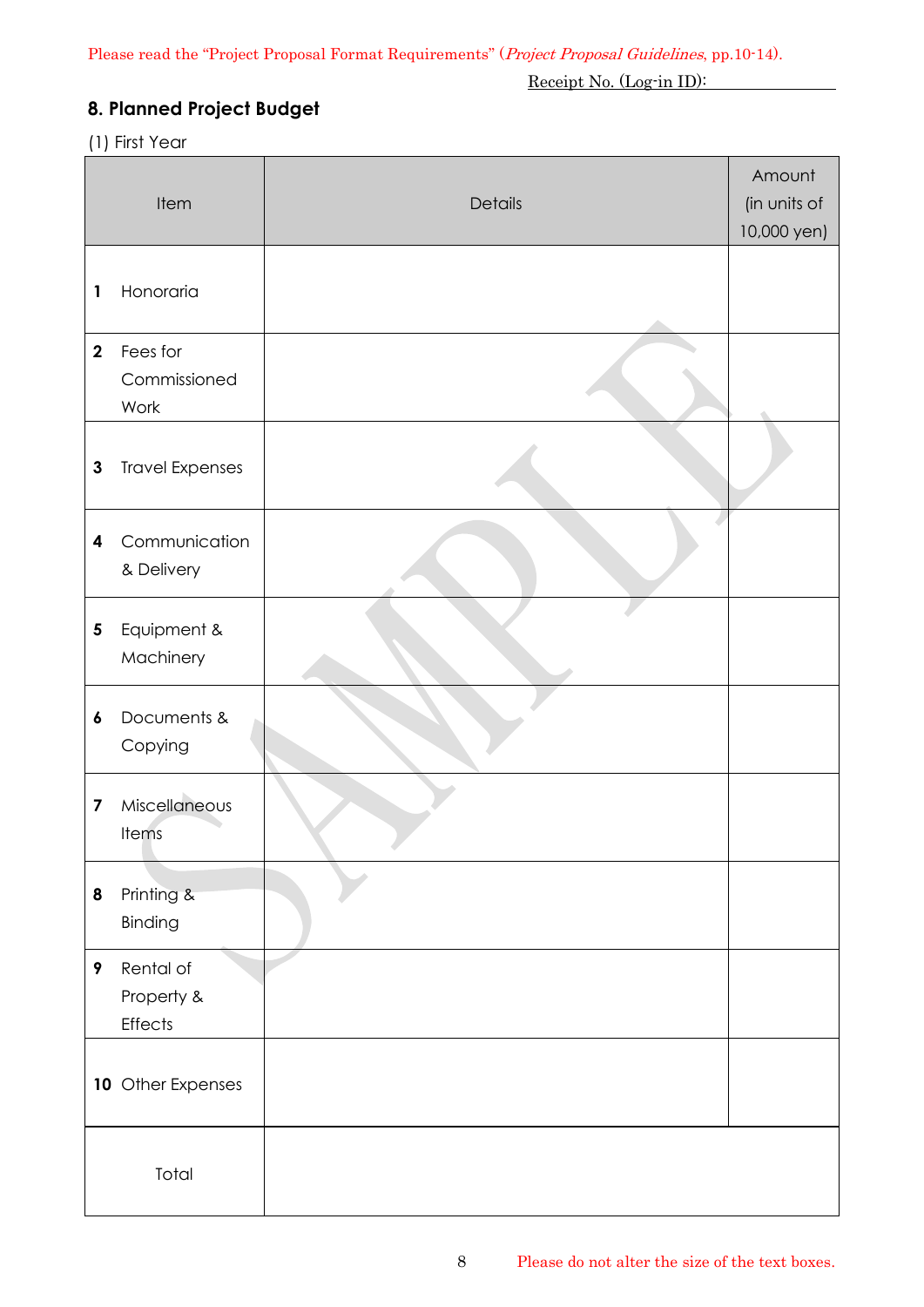| Item                    | Details | Amount<br>(in units of<br>10,000 yen) | <b>Two Years</b><br>Total |
|-------------------------|---------|---------------------------------------|---------------------------|
| $\mathbf{1}$            |         |                                       |                           |
| $\boldsymbol{2}$        |         |                                       |                           |
| $\mathbf{3}$            |         |                                       |                           |
| $\overline{\mathbf{4}}$ |         |                                       |                           |
| $\overline{\mathbf{5}}$ |         |                                       |                           |
| $\pmb{6}$               |         |                                       |                           |
| $\overline{\mathbf{z}}$ | ◆       |                                       |                           |
| $\pmb{8}$               |         |                                       |                           |
| $\pmb{9}$               |         |                                       |                           |
| 10                      |         |                                       |                           |
| Total                   |         |                                       |                           |

(2) Second Year\* \* Please fill in the lines below if the project period is 2 years.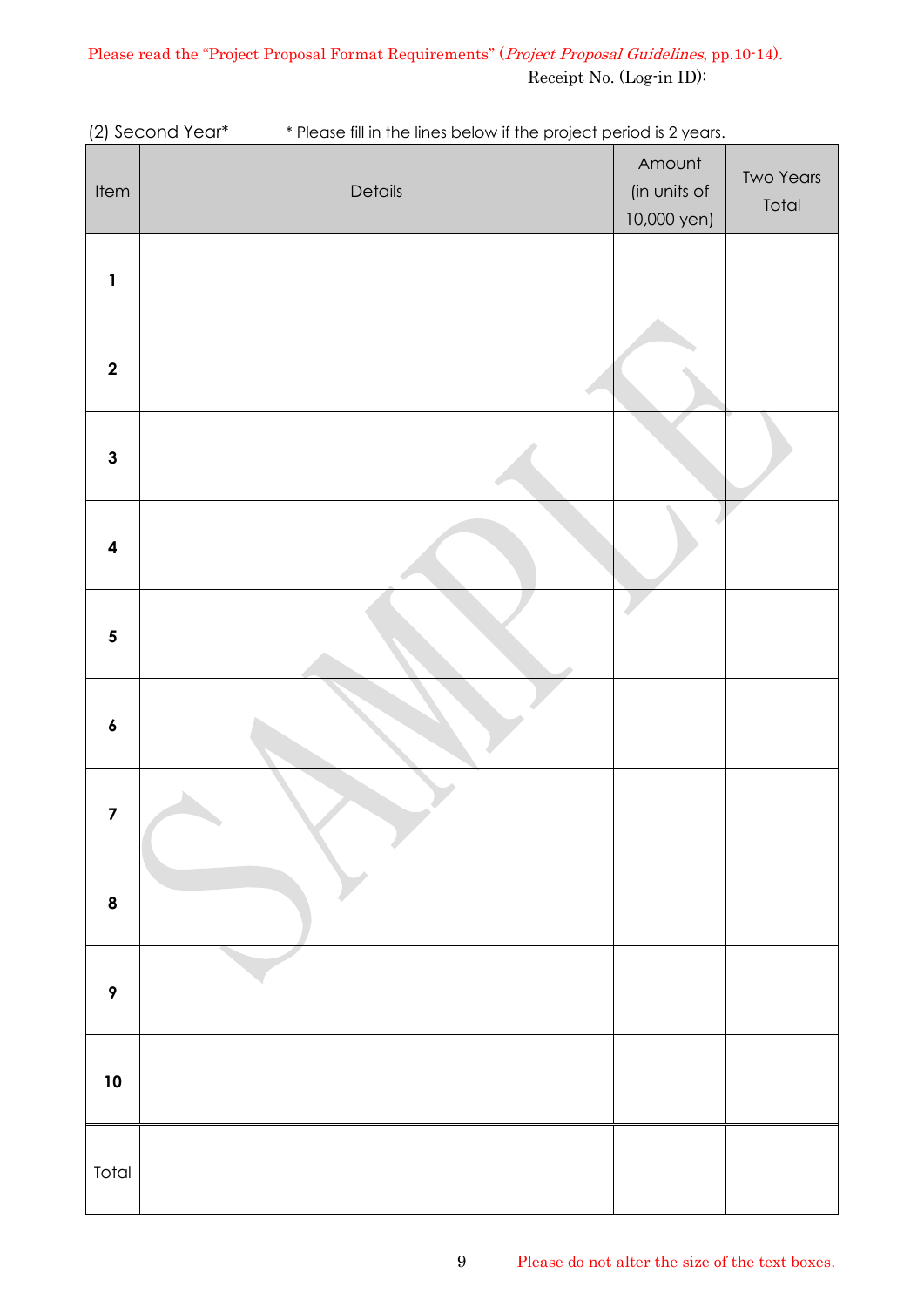### **9. Other Grants/Subsidies**

|                  | <b>Other Grants/Subsidies</b>                 |        |        |  |  |  |
|------------------|-----------------------------------------------|--------|--------|--|--|--|
|                  | Source of Grant/Subsidy                       | Period | Amount |  |  |  |
| Project          |                                               |        |        |  |  |  |
|                  | Research Title and Source of<br>Grant/Subsidy | Period | Amount |  |  |  |
| Related Research |                                               |        |        |  |  |  |

 $\overline{\phantom{a}}$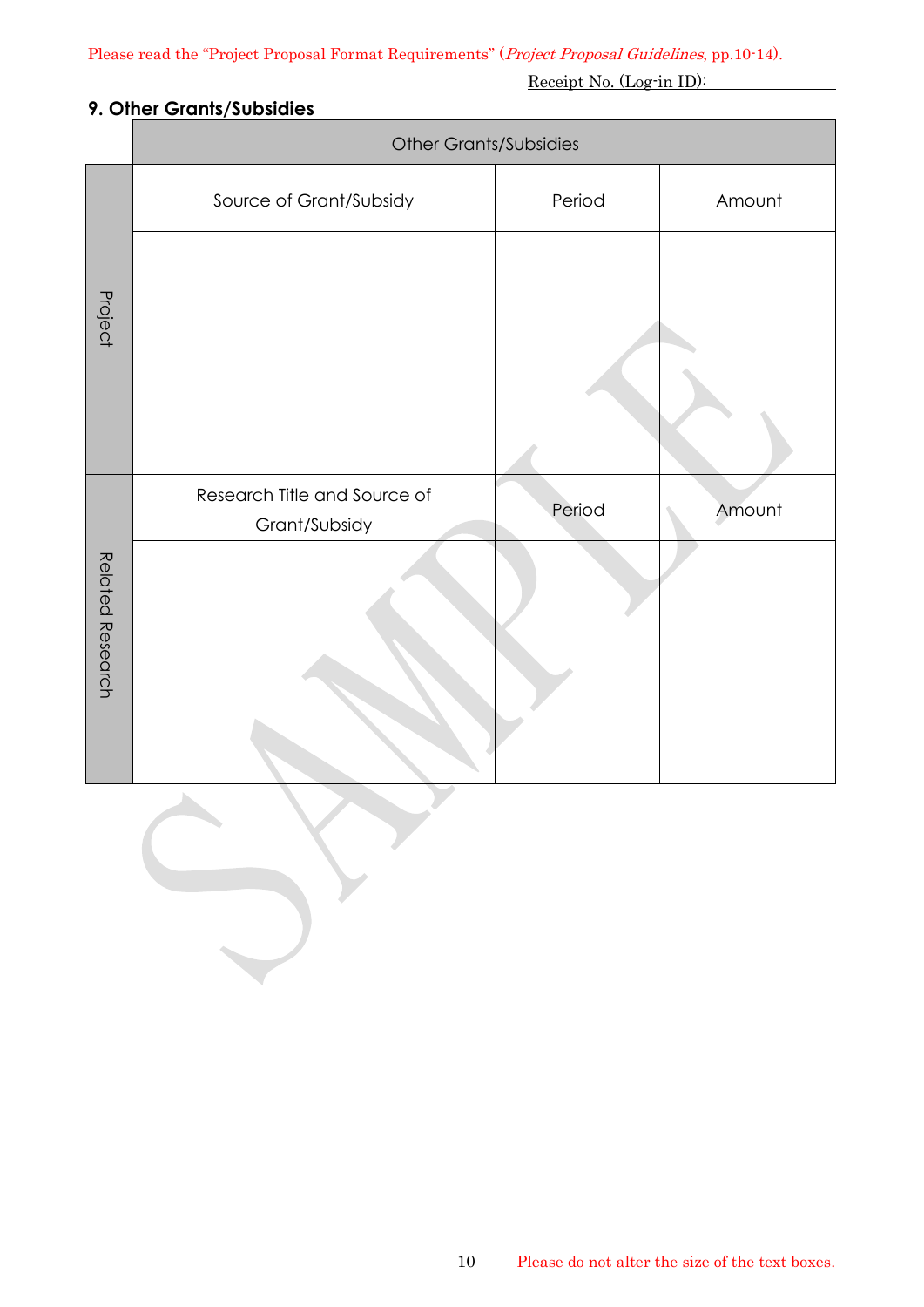## **Applicant Questionnaire**

(Please answer the questions by circling the appropriate letter.)

- 1. When did you first become aware of the Toyota Foundation?
	- A. Recently
	- B. Around a year ago
	- C. More than a year ago
- 2. Have you previously applied for a Toyota Foundation grant?
	- A. Yes (Name of grant program:
	- B. No
- 3.When did you become aware of the grant program?
	- A. Recently
	- B. Around a year ago
	- C. More than a year ago
- 4. How did you become aware of this program?
	- A. The Toyota Foundation publicity newsletter *JOINT*
	- B. Newspaper or magazine (Name: )
	- C. Scholarly article or journal (Name:
	- D. Via an acquaintance (Check category below and/or fill in other information)
		- [ ] A present or past grant recipient
		- [ ] Someone else familiar with the Toyota Foundation
		- [ ] Someone at the Toyota Foundation
		- [ ] Other (Please explain: )
			-
	- E. Via the Internet (Check category below and/or fill in other information)
		- [ ] Toyota Foundation website
		- [ ] A grant search on Japan Foundation Center website
		- [ ] Website of an intermediary support organization
		- [ ] Facebook, Twitter, a blog, etc.
		- [ ] Other (Please explain: )
	- F. Official flyer for the grant program
	- G. Other (Please explain: )